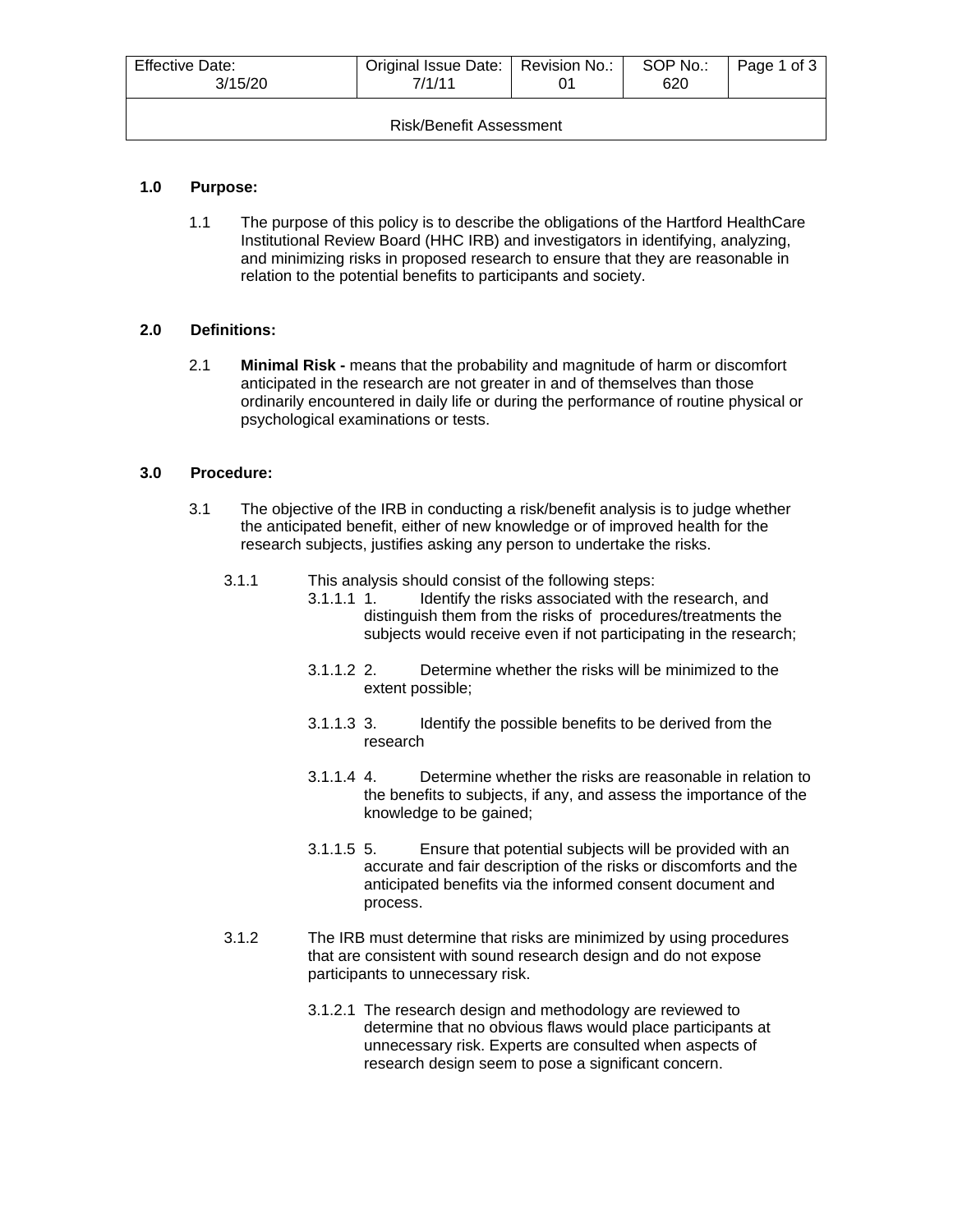| <b>Effective Date:</b> |                                                                                                                                                                                                                                                               | Original Issue Date:<br>7/1/11                                                                                                                                                                                                                                                                                                                                                                                                                                                                                                                                                                                                                                   | Revision No.: | SOP No.: | Page 2 of 3 |
|------------------------|---------------------------------------------------------------------------------------------------------------------------------------------------------------------------------------------------------------------------------------------------------------|------------------------------------------------------------------------------------------------------------------------------------------------------------------------------------------------------------------------------------------------------------------------------------------------------------------------------------------------------------------------------------------------------------------------------------------------------------------------------------------------------------------------------------------------------------------------------------------------------------------------------------------------------------------|---------------|----------|-------------|
|                        | 3/15/20                                                                                                                                                                                                                                                       |                                                                                                                                                                                                                                                                                                                                                                                                                                                                                                                                                                                                                                                                  | 01            | 620      |             |
|                        |                                                                                                                                                                                                                                                               | <b>Risk/Benefit Assessment</b>                                                                                                                                                                                                                                                                                                                                                                                                                                                                                                                                                                                                                                   |               |          |             |
| 3.1.3                  | The IRB must ensure that, whenever appropriate, the investigator<br>minimizes risks by using procedures already being performed on the<br>subjects for diagnostic or treatment purposes.                                                                      |                                                                                                                                                                                                                                                                                                                                                                                                                                                                                                                                                                                                                                                                  |               |          |             |
|                        |                                                                                                                                                                                                                                                               | 3.1.3.1 In evaluating risks and benefits, the IRB should consider only<br>those risks and benefits that may result from the research - as<br>distinguished from risks and benefits of procedures/treatment<br>subjects would receive even if not participating in the research.                                                                                                                                                                                                                                                                                                                                                                                  |               |          |             |
| 3.1.4                  | The IRB should not consider possible long-range effects of applying<br>knowledge gained in the research (e.g., the possible effects of the<br>research on public policy) as among those research risks that fall within<br>the purview of its responsibility. |                                                                                                                                                                                                                                                                                                                                                                                                                                                                                                                                                                                                                                                                  |               |          |             |
| 3.1.5                  |                                                                                                                                                                                                                                                               | The IRB will evaluate each research proposal to ensure that the<br>investigator has the resources necessary to protect research<br>participants. Such resources include staffing and personnel, in terms of<br>availability, number, expertise, and experience; psychological, social, or<br>medical services, including counseling or social support services that<br>may be required because of research participation; psychological, social,<br>or medical monitoring, ancillary care, access to the study population to<br>allow recruitment of the necessary number of participants; adequate<br>facilities; and equipment needed to protect participants. |               |          |             |
| 3.1.6                  | Special consideration is given by the IRB to protect vulnerable<br>participants.                                                                                                                                                                              |                                                                                                                                                                                                                                                                                                                                                                                                                                                                                                                                                                                                                                                                  |               |          |             |
| 3.1.7                  |                                                                                                                                                                                                                                                               | The level of risk is considered during requests for waiver or alteration of<br>informed consent requirements or waiver of the requirement to obtain<br>written documentation of consent. A waiver is not usually appropriate for<br>FDA regulated test articles.                                                                                                                                                                                                                                                                                                                                                                                                 |               |          |             |
| 3.2<br>protocol.       | In order for the IRB to make the assessment and determinations described above,<br>the investigator must provide adequate information via the Research Application or                                                                                         |                                                                                                                                                                                                                                                                                                                                                                                                                                                                                                                                                                                                                                                                  |               |          |             |
| 3.2.1                  |                                                                                                                                                                                                                                                               | An accurate description of the risks must be clearly outlined in the<br>Research Application or protocol with a corresponding explanation in the<br>informed consent form for the participants.                                                                                                                                                                                                                                                                                                                                                                                                                                                                  |               |          |             |
| 3.2.2                  |                                                                                                                                                                                                                                                               | The investigator should identify the potential harms associated with the<br>research as physical, social, economic, psychological, and/or legal.                                                                                                                                                                                                                                                                                                                                                                                                                                                                                                                 |               |          |             |
| 3.2.3                  |                                                                                                                                                                                                                                                               | The investigator should present scientific evidence in the Research<br>Application or protocol to support the expectation that anticipated<br>benefits are greater than anticipated risks.                                                                                                                                                                                                                                                                                                                                                                                                                                                                       |               |          |             |
| 3.2.4                  |                                                                                                                                                                                                                                                               | Every possible precaution to minimize risks must be pursued by the<br>investigator and outlined in the informed consent form as appropriate.                                                                                                                                                                                                                                                                                                                                                                                                                                                                                                                     |               |          |             |
|                        |                                                                                                                                                                                                                                                               | 3.2.4.1 The possibility of unknown risks must be clearly stated, when<br>applicable.                                                                                                                                                                                                                                                                                                                                                                                                                                                                                                                                                                             |               |          |             |